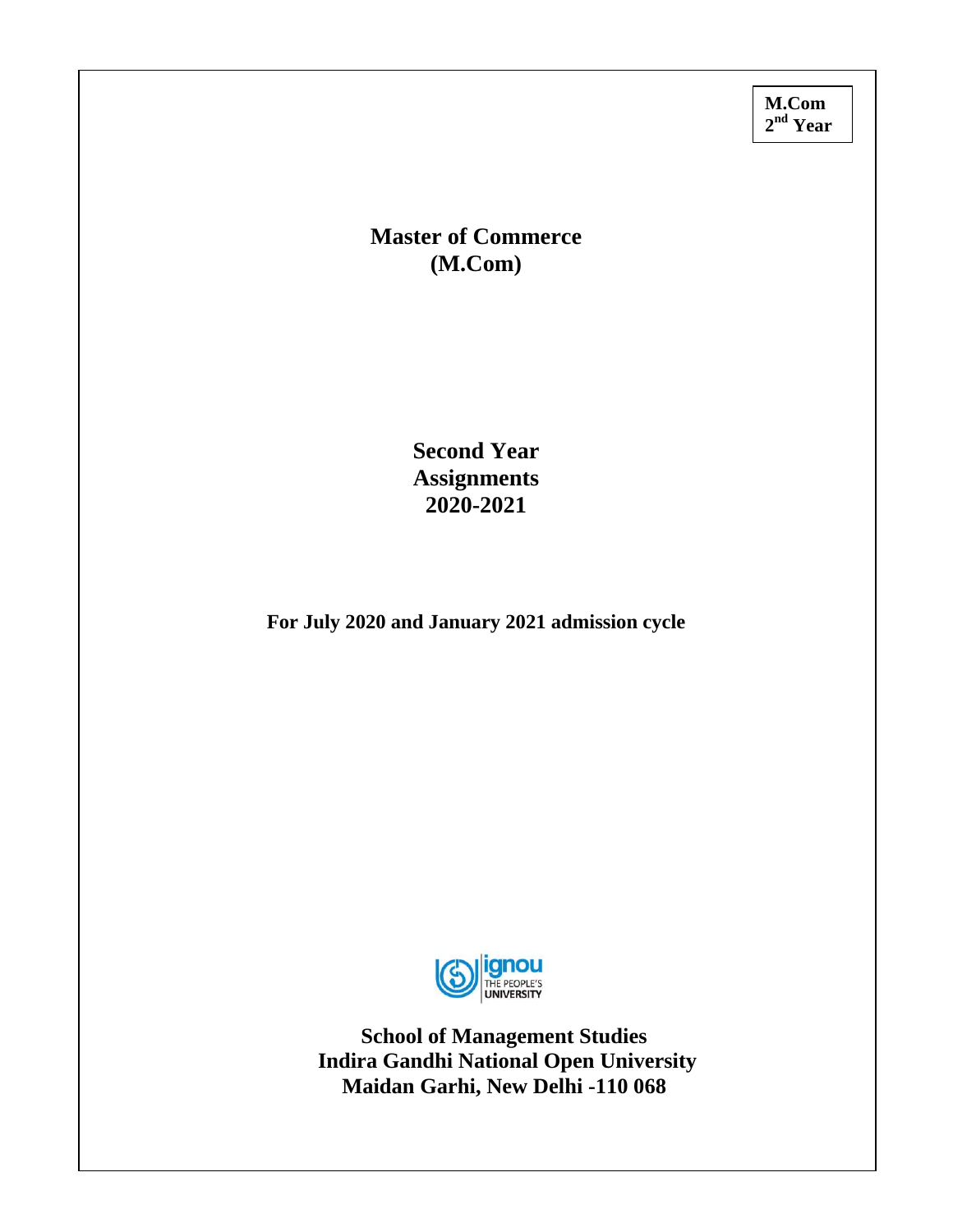

# **School of Management Studies Indira Gandhi National Open University**

# **Master of Commerce (M.Com) Second Year ASSIGNMENTS: 2020-2021**

Dear Students,

As explained in the Programme Guide, you have to do one Tutor Marked Assignment for each course. We are sending the assignments of all the six courses together in this booklet.

Assignment is given 30% weightage in the final assessment. To be eligible to appear in the Term-End Examination, it is compulsory for you to submit the assignments as per the schedule. Before attempting the assignments, you should carefully read the instructions given in the Programme Guide.

These assignments are valid for two admission cycles **(July 2020 and January 2021)**. The validity is given below:

- 1. Those who are enrolled in **July 2020**, it is valid upto **June 2021**.
- 2. Those who are enrolled in **January 2021**, it is valid upto **December 2021**.

In case you are planning to appear in June Term-End Examination, you must submit the assignments to the Coordinator of your Study Centre latest by **15th March,** and if you are planning to appear in December Term-End Examination, you must submit them latest by **15th September**.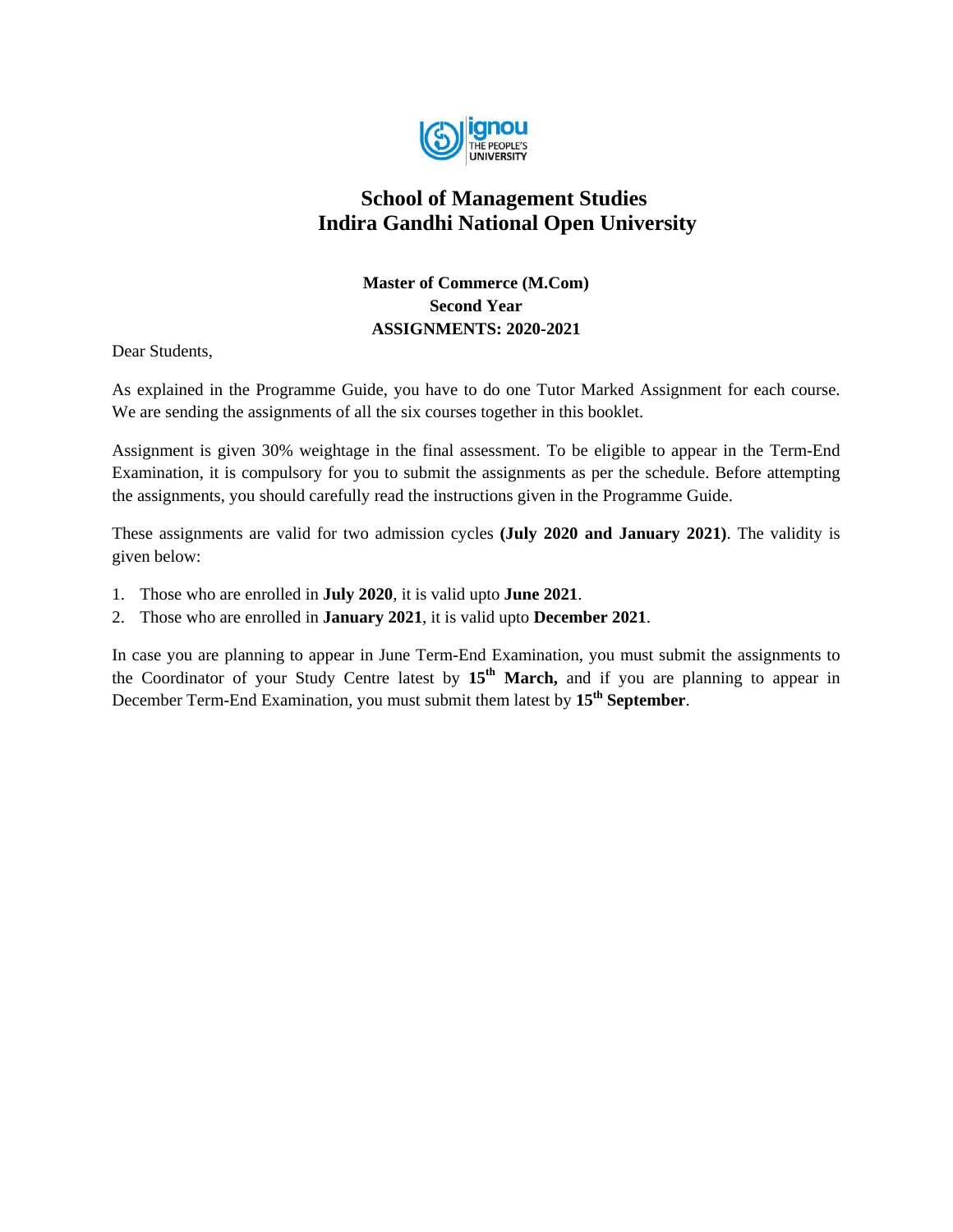| <b>TUTOR MARKED ASSIGNMENT</b>      |  |                                   |  |  |
|-------------------------------------|--|-----------------------------------|--|--|
| <b>COURSE CODE</b><br><b>MCO-01</b> |  |                                   |  |  |
| <b>COURSE TITLE</b>                 |  | ORGANISATION THEORY AND BEHAVIOUR |  |  |
| <b>ASSIGNMENT CODE</b>              |  | MCO-01/TMA/2020-2021              |  |  |
| <b>COVERAGE</b>                     |  | <b>ALL BLOCKS</b>                 |  |  |

**Maximum Marks: 100**

## **Attempt all the questions:**

- **1.** How does learning influence the performance of an individual? Discuss the different theories of learning. **(20) 2.** 'A host of factors influence the personality development' Discuss and explain the different personality types. **(20) 3. Write short notes on the following : (a)**System theory **(4X5)**
	- **(b)**Process of perception **(c)** Work related attitudes **(d)**Team Building

# **4. Differentiate between the following :**

- **(a)**Project and Matrix structure of organisation
- **(b)**Rational economic man model and Organisational man model
- **(c)** Maslow's and Herzberg's motivation theory
- **(d)**Job enrichment and Job enlargement

# **5. Comment briefly on the following statement :**

**(4X5)**

**(4X5)**

- **(a)**The impact of departmentation is a delineation of executive responsibilities and a grouping of operating activities
- **(b)**Attribution is an important concept for understanding perception.
- **(c)** Stress is both negative and positive
- **(d)**When there is a resistance to change, the management has to take appropriate steps to overcome the resistance.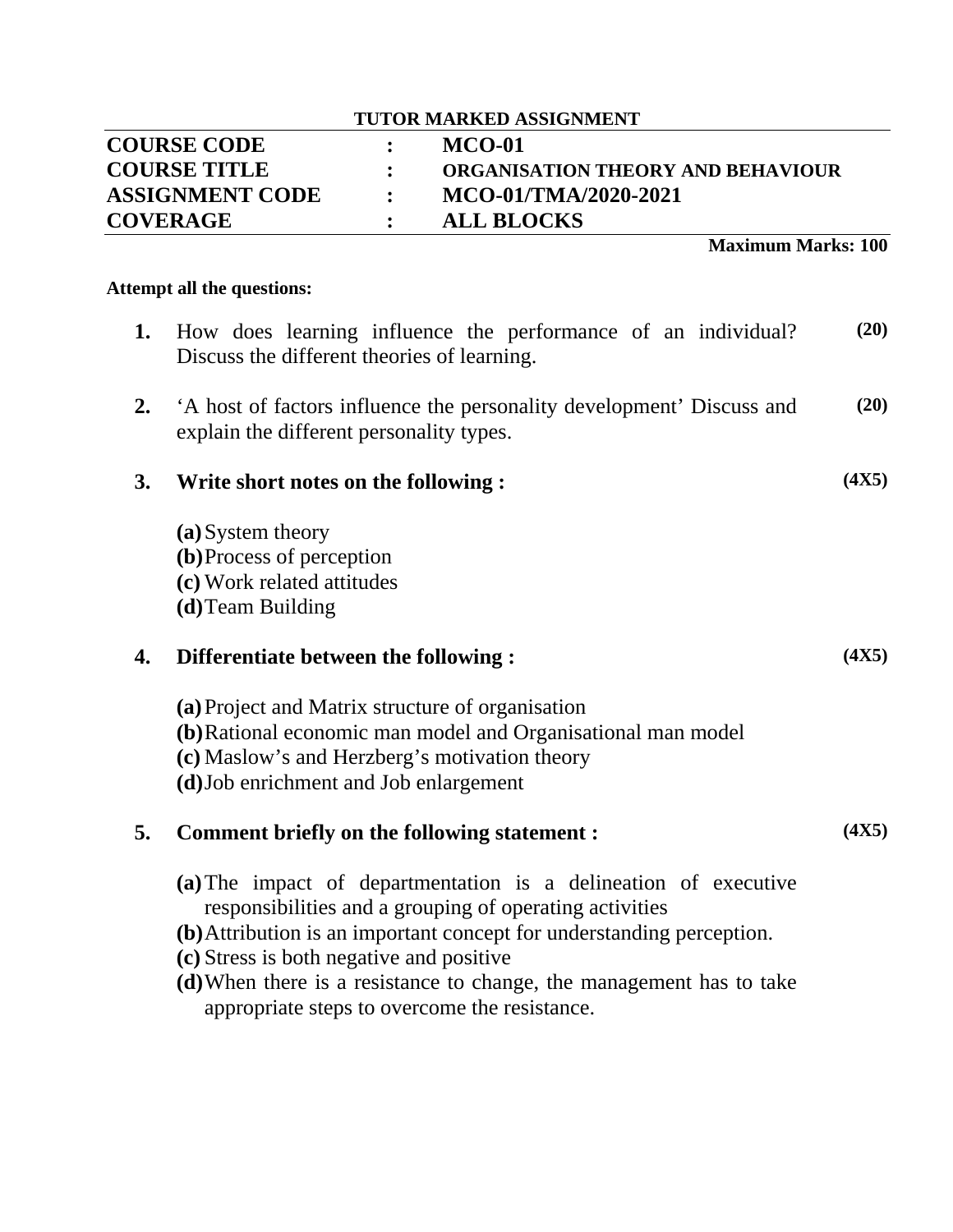| <b>COURSE CODE</b>     | <b>MCO-03</b>                                        |
|------------------------|------------------------------------------------------|
| <b>COURSE TITLE</b>    | <b>Research Methodology and Statistical Analysis</b> |
| <b>ASSIGNMENT CODE</b> | MCO-03/TMA/2020-2021                                 |
| <b>COVERAGE</b>        | <b>ALL BLOCKS</b>                                    |

**Maximum Marks: 100**

**(4X5)**

**(4X5)**

**(4X5)**

## **Attempt all the questions:**

- **1.** Explain the various methods of collecting primary data pointing out their merits and demerits**. (20)**
- **2. (a)**Explain the concept of skewness. How does it help in analysing the data? **(10+10)**
	- **(b)**What is reporting? What are the different stages in the preparation of a report?

# **3. Briefly comment on the following:**

- **(a)**Classification of data provides a basis for tabulation of data.
- **(b)**Research problem would be both abstract and of applied interest.
- **(c)** Decision makers use index numbers as part of intermediate computations.
- **(d)**Comparison between two things cannot be made unless they are really alike.

# **4. Write short notes on the following:**

**(a)**Research Design **(b)**Statistical Derivatives **(c)** Normal Distribution **(d)**Deflating of Indices

## **5. Distinguish between the following:**

**(a)**Cluster Sampling and Stratified Random Sampling

**(b)**Simple Bar diagram and Multiple Bar Diagram

**(c)** Correlation and Regression

**(d)**Estimation and Testing of hypothesis.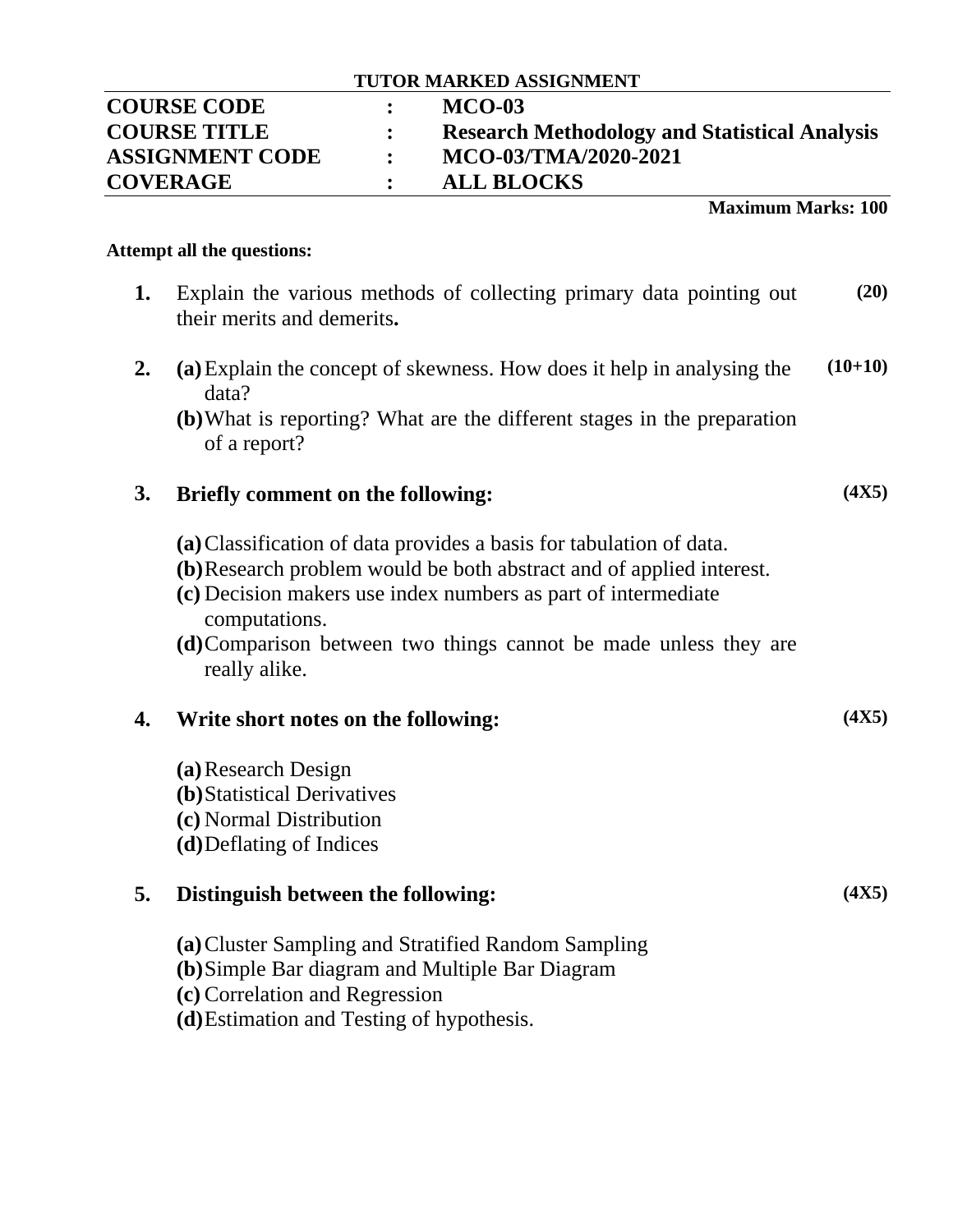# **COURSE CODE : MCO-04 COURSE TITLE : BUSINESS ENVIRONMENT ASSIGNMENT CODE : MCO-04/TMA/2020-2021 COVERAGE : ALL BLOCKS**

## **Maximum Marks: 100**

## **Attempt all the questions:**

- **1.** Define Environmental Scanning? What are its characteristics? Discuss the various approaches to environmental scanning. **(5+5+10)**
- **2.** Explain the provisions of the Workmen's Compensation Act, 1923 regarding employer's liability and the amount of compensation payable for injury caused to an employee in course of employment. **(10+10)**
- **3.** Can SEBI compel a public company to get its securities listed on Stock Exchanges while making a public issue? On what grounds can the listed securities be delisted by a stock exchange? Explain the rules in this regard. **(4X5)**
- **4.** Write short notes on the following: **(a)**Economic Growth and Economic Development **(b)**Fiscal Policy **(c)** Problems and prospects of Small Scale Sector **(7+7+6) 5.** Comment on the following statements: **(4X5)**
	- **(a)**Export promotion capital goods scheme does not facilitate import of capital goods in India.
	- **(b)**WTO provides forum for negotiations.
	- **(c)** India has been categorized as highest indebted country.
	- **(d)**Technology transfer does not bridge the technological gap between business and nation states.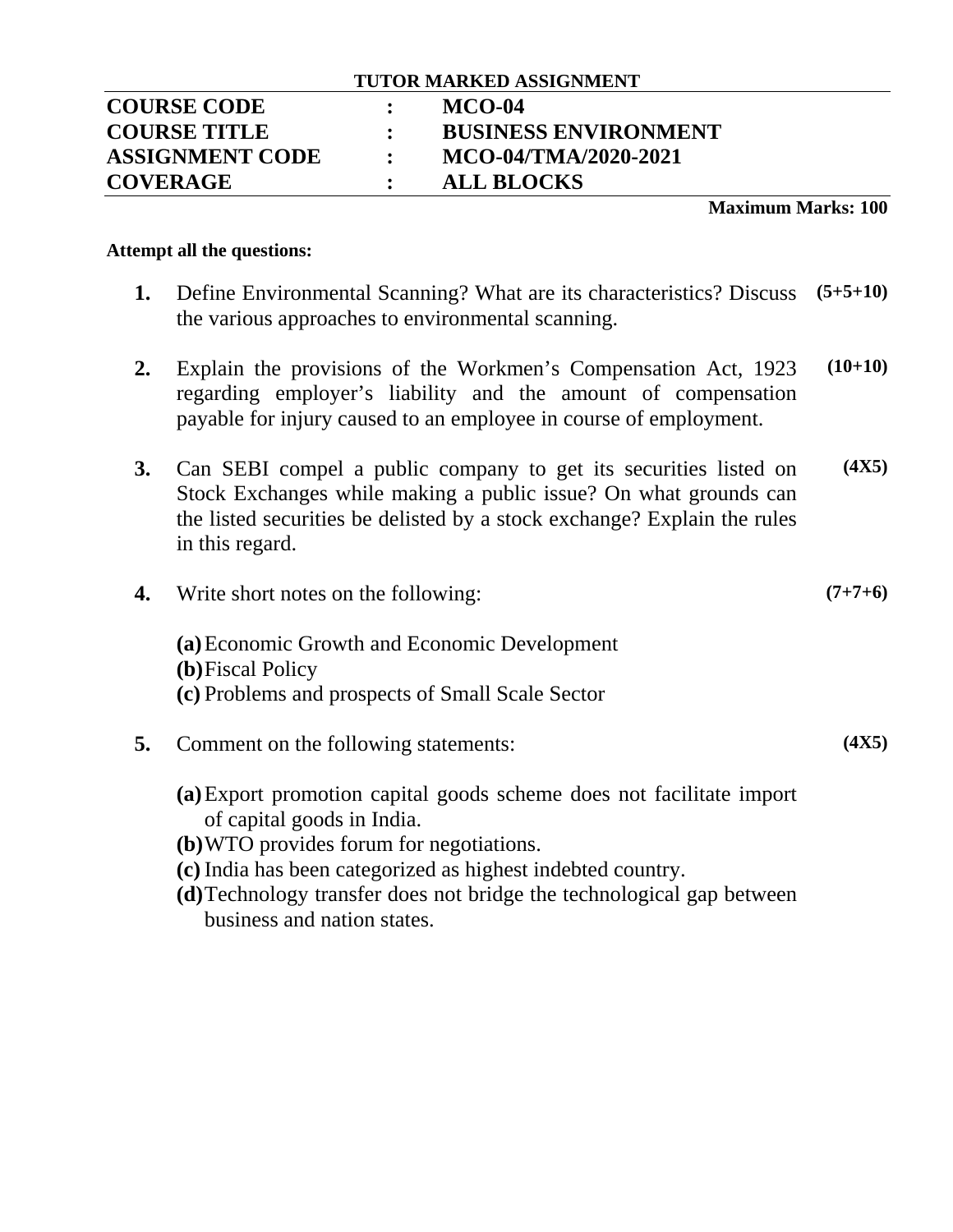# **COURSE CODE : MCO-05 COURSE TITLE : Accounting for Managerial Decisions ASSIGNMENT CODE : MCO-05/TMA/2020-2021 COVERAGE : ALL BLOCKS**

#### **Maximum Marks: 100**

#### **Attempt all the questions:**

- **1. (a)** The elements of cost can be presented in the form of a statement called 'Cost Sheet'. Comment. Prepare a proforma of cost sheet showing the important components. **(10+10)**
	- **(b)** Briefly explain the issues addressed under Strategic Cost Management.
- **2. (a)** Differentiate between fixed and flexible budgeting. **(10+10)**
	- **(b)** Define budgeting and budgetary control. What are the essentials of establishment of Budgeting system?
- **3.** Prepare a Cash Flow statement from the following balance sheet of ABC Sugars Ltd.

| <b>Liabilities</b> | 2018      | 2019      | <b>Assets</b>         | 2018      | 2019      |
|--------------------|-----------|-----------|-----------------------|-----------|-----------|
| Share capital      | 4,00,000  | 5,00,000  | Machinery             | 5,00,000  | 7,00,000  |
| General reserve    | 1,25,000  | 1,35,000  | Long term investments | 70,000    | 56,000    |
| $P&L\,a/c$         | 1,10,000  | 1,90,000  | <b>Stock</b>          | 2,10,000  | 2,80,000  |
| 12% debentures     | 2,00,000  | 1,50,000  | <b>Debtors</b>        | 1,40,000  | 1,14,000  |
| 14% mortgage loan  | 1,00,000  | 1,60,000  | Cash                  | 20,000    | 40,000    |
| Creditors          |           |           | Bank                  | 50,000    | 20,000    |
|                    | 80,000    | 95,000    | Share issue expenses  | 25,000    | 20,000    |
|                    |           |           |                       |           |           |
|                    |           |           |                       |           |           |
|                    | 10,15,000 | 12,30,000 |                       | 10,15,000 | 12,30,000 |

Total interest paid during the year amounted to Rs. 37,800

- **4. (a)** What do you understand by Standard Costing? Explain the advantages and limitations of Standard Costing. **(10+10)**
	- **(b)** What is Break Even analysis? Explain the different methods of computing break-even point?
- **5.** Calculate the following ratios from the details given below:
	- a) Current ratio
	- b) Quick ratio
	- c) Operating ratio
	- d) Gross profit ratio

#### **Details:**

Current assets: Rs.70,000 Net working capital: Rs. 30,000 Inventories: Rs. 30,000 Sales: Rs. 1,40,000 Cost of goods sold: Rs. 68,000

**(20)**

**(20)**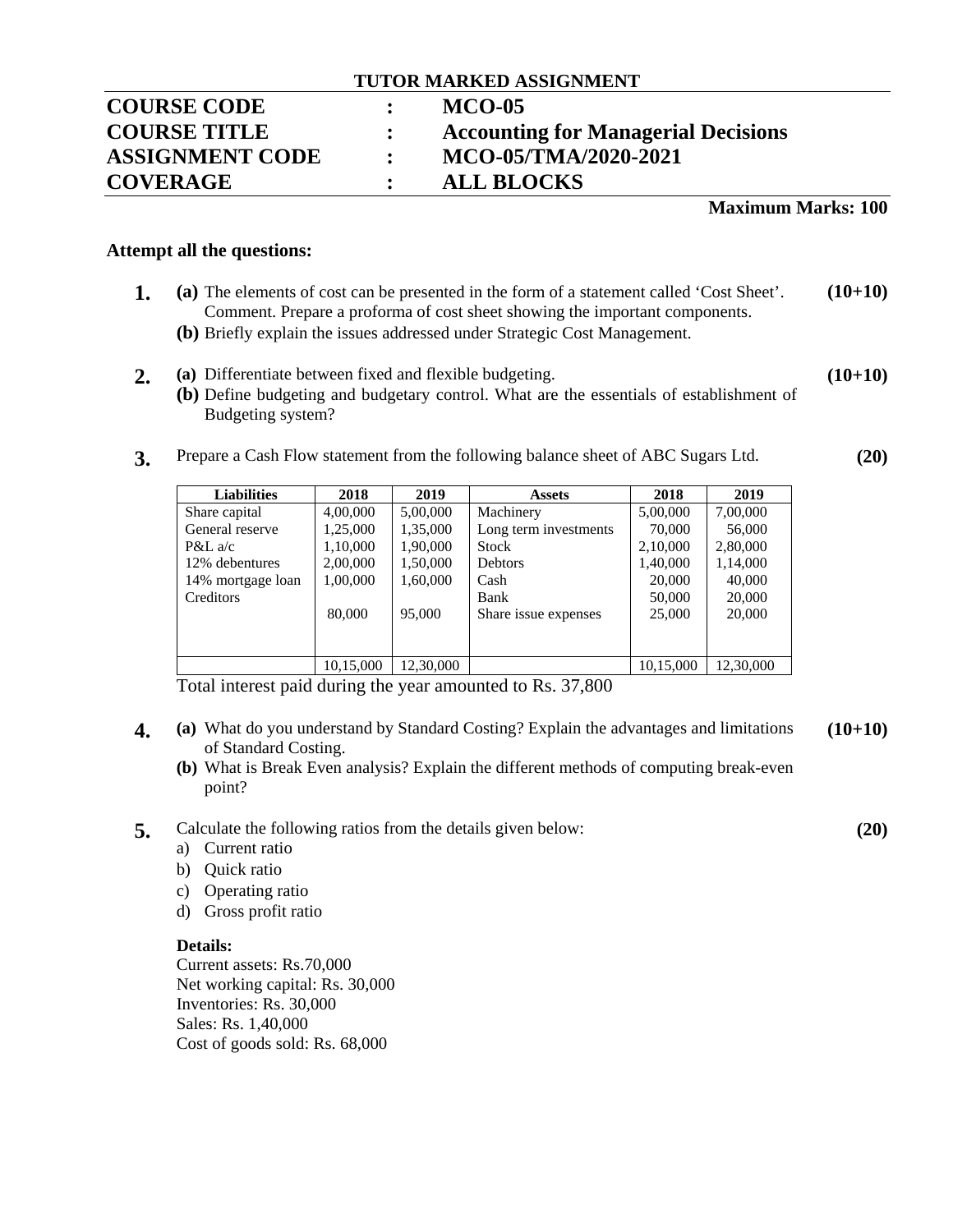# **COURSE CODE : MCO-06 COURSE TITLE : MARKETING MANAGEMENT ASSIGNMENT CODE : MCO-06/TMA/2020-2021 COVERAGE : ALL BLOCKS**

## **Maximum Marks: 100**

## **Attempt all the questions:**

- **1.** What is marketing information system? What are its major components? What considerations one should keep in mind while designing a marketing information system for a firm? **(20)**
- **2.** Define market targeting and explain the procedure on how to target different markets? How will you evaluate the potential of a target market? **(20)**
- **3.** Write short notes on the following:
	- **(a)** Geodemographic Segmentation
	- **(b)** Product mix
	- **(c)** Rural marketing
	- **(d)** d. Integrated marketing communication

# **4. Differentiate between the following:**

- **(a)** Selling and Marketing
- **(b)** Market skimming pricing strategy and Penetration pricing strategy
- **(c)** Total system approach and Total cost approach of marketing logistics
- **(d)**Individual Branding and Umbrella Branding

# **5. Comment briefly on the following statement:**

- **(a)** It is necessary for a company to scan the changing environment continuously, and change the marketing mix strategies in accordance with the trends of marketing environment
- **(b)**Reference groups are groups that serve as frames of reference for individuals in their purchase or consumption decisions.
- **(c)** A good salesman has certain qualities and abilities as a result he is able to perform better than others
- **(d)** The central idea of an advertising message is referred to as the advertising appeal.

**(4X5)**

**(4X5)**

**(4X5)**